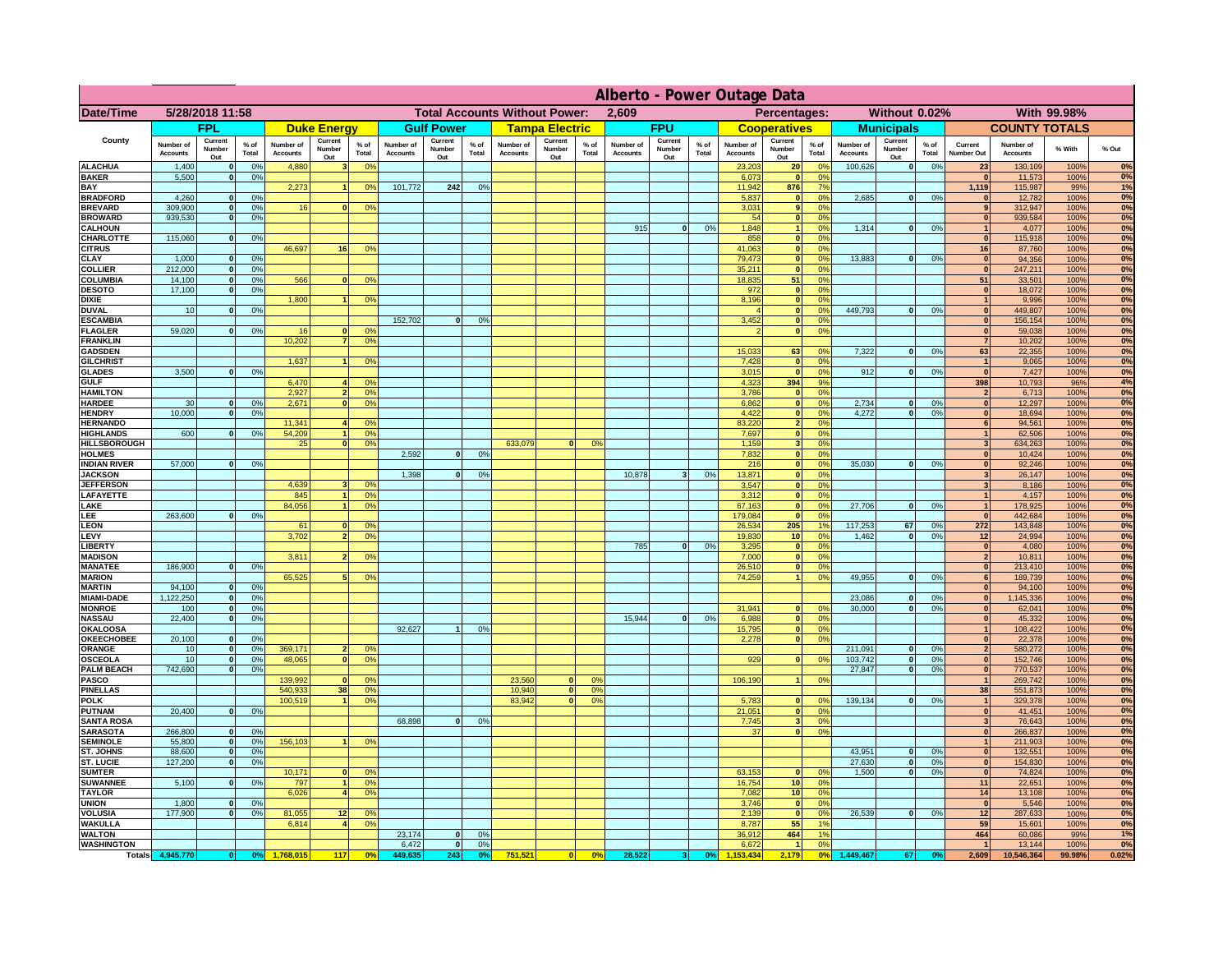| 5/28/2018 11:58                                | <b>Alberto</b>                  |                 |                                |                          |                               |  |  |  |
|------------------------------------------------|---------------------------------|-----------------|--------------------------------|--------------------------|-------------------------------|--|--|--|
| <b>Power Provider</b>                          | County                          | <b>Accounts</b> | <b>Outages</b>                 | <b>Outage Percentage</b> | <b>Estimated Restore Time</b> |  |  |  |
| Gulf Coast Electric Cooperative, Inc.          | <b>BAY</b>                      | 11,942          | 876                            | $7.34\% < 24$            |                               |  |  |  |
| Choctawhatchee Electric Cooperative            | <b>WALTON</b>                   | 36,812          | 464                            | $1.26\% < 24$            |                               |  |  |  |
| Gulf Coast Electric Cooperative, Inc.          | <b>GULF</b>                     | 4,323           | 394                            | $9.11\% < 24$            |                               |  |  |  |
| <b>Gulf Power Company</b>                      | <b>BAY</b>                      | 101,772         | 242                            | $0.24\% < 24$            |                               |  |  |  |
| Talquin Electric Cooperative, Inc.             | <b>LEON</b>                     | 26,534          | 205                            | $0.77\% < 24$            |                               |  |  |  |
| <b>City of Tallahassee</b>                     | <b>LEON</b>                     | 117,253         | 67                             | 0.06% TBD                |                               |  |  |  |
| Talquin Electric Cooperative, Inc.             | <b>GADSDEN</b>                  | 15,033          | 63                             | $0.42\% < 24$            |                               |  |  |  |
| Talquin Electric Cooperative, Inc.             | WAKULLA                         | 8,787           | 55                             | $0.63\% < 24$            |                               |  |  |  |
| Clay Electric Cooperative                      | <b>COLUMBIA</b>                 | 16,922          | 51                             | $0.30\% < 24$            |                               |  |  |  |
| <b>Duke Energy</b>                             | <b>PINELLAS</b>                 | 540,933         | 38                             | 0.01% TBD                |                               |  |  |  |
| <b>Clay Electric Cooperative</b>               | <b>ALACHUA</b>                  | 22,328          | 20                             | $0.09\% < 24$            |                               |  |  |  |
| <b>Duke Energy</b>                             | <b>CITRUS</b>                   | 46,697          | 16                             | 0.03% TBD                |                               |  |  |  |
| <b>Duke Energy</b>                             | <b>VOLUSIA</b>                  | 81,055          | 12                             | 0.01% TBD                |                               |  |  |  |
| Central Florida Electric Cooperative           | <b>LEVY</b>                     | 17,513          | 10                             | $0.06\% < 24$            |                               |  |  |  |
| Suwannee Valley Electric Cooperative, Inc.     | SUWANNEE                        | 16,749          | 10                             | $0.06\% < 24$            |                               |  |  |  |
| <b>Tri-County Electric Cooperative</b>         | <b>TAYLOR</b>                   | 7,082           | 10                             | $0.14\% < 24$            |                               |  |  |  |
| West Florida Electric Cooperative, Inc.        | <b>BREVARD</b>                  | 2,977           | 9<br>m.                        | $0.30\% < 24$            |                               |  |  |  |
| Duke Energy                                    | <b>FRANKLIN</b>                 | 10,202          | $\overline{7}$                 | 0.07% TBD                |                               |  |  |  |
| <b>Duke Energy</b>                             | <b>MARION</b>                   | 65,525          | 5                              | 0.01% TBD                |                               |  |  |  |
| Duke Energy                                    | <b>HERNANDO</b>                 | 11,341          | $\overline{4}$                 | 0.04% TBD                |                               |  |  |  |
| <b>Duke Energy</b>                             | <b>WAKULLA</b>                  | 6,814           | $\overline{4}$                 | 0.06% TBD                |                               |  |  |  |
| <b>Duke Energy</b>                             | <b>TAYLOR</b>                   | 6,026           | $\overline{4}$                 | 0.07% TBD                |                               |  |  |  |
| <b>Duke Energy</b>                             | <b>GULF</b>                     | 6,470           | 4                              | 0.06% TBD                |                               |  |  |  |
| <b>Duke Energy</b>                             | <b>JEFFERSON</b>                | 4,639           | 3                              | 0.06% TBD                |                               |  |  |  |
| <b>Duke Energy</b>                             | <b>ALACHUA</b>                  | 4,880           | $\overline{\mathbf{3}}$        | 0.06% TBD                |                               |  |  |  |
| Peace River Electric Cooperative, Inc.         | <b>HILLSBOROUGH</b>             | 1.159           | $\overline{\mathbf{3}}$        | $0.26\% < 24$            |                               |  |  |  |
| Florida Public Utilities Corporation           | <b>JACKSON</b>                  | 10,878          | 3                              | $0.03\% < 24$            |                               |  |  |  |
| Escambia River Electric Cooperative, Inc.      | <b>SANTA ROSA</b>               | 7,544           | 3                              | $0.04\% < 24$            |                               |  |  |  |
| Duke Energy                                    | <b>ORANGE</b>                   | 369,171         | $\overline{c}$                 | 0.00% TBD                |                               |  |  |  |
| <b>Duke Energy</b>                             | <b>LEVY</b>                     | 3,702           | $\overline{a}$                 | 0.05% TBD                |                               |  |  |  |
| <b>Duke Energy</b>                             | <b>MADISON</b>                  | 3,811           | $\overline{2}$                 | 0.05% TBD                |                               |  |  |  |
| <b>Duke Energy</b>                             | <b>HAMILTON</b>                 | 2,927           | $\overline{2}$                 | 0.07% TBD                |                               |  |  |  |
| Withlacoochee River Electric Cooperative, Inc. | <b>HERNANDO</b>                 | 83,034          | $\overline{2}$                 | $0.00\% < 24$            |                               |  |  |  |
| <b>Duke Energy</b>                             | <b>SEMINOLE</b>                 | 156,103         | 1                              | 0.00% TBD                |                               |  |  |  |
| <b>Duke Energy</b>                             | LAKE                            | 84,056          | $\mathbf{1}$                   | 0.00% TBD                |                               |  |  |  |
| <b>Duke Energy</b>                             | <b>POLK</b><br><b>HIGHLANDS</b> | 100,519         | $\mathbf{1}$                   | 0.00% TBD<br>0.00% TBD   |                               |  |  |  |
| <b>Duke Energy</b>                             | <b>DIXIE</b>                    | 54,209          | $\mathbf{1}$                   |                          |                               |  |  |  |
| Duke Energy<br><b>Duke Energy</b>              |                                 | 1,800<br>1,637  | 1<br>1                         | 0.06% TBD<br>0.06% TBD   |                               |  |  |  |
| <b>Duke Energy</b>                             | <b>GILCHRIST</b><br><b>BAY</b>  | 2,273           |                                | 0.04% TBD                |                               |  |  |  |
| <b>Duke Energy</b>                             | LAFAYETTE                       | 845             | $\overline{1}$<br>$\mathbf{1}$ | 0.12% TBD                |                               |  |  |  |
| Duke Energy                                    | SUWANNEE                        | 797             | $\mathbf{1}$                   | 0.13% TBD                |                               |  |  |  |
| <b>Gulf Coast Electric Cooperative, Inc.</b>   | CALHOUN                         | 1,848           | $\mathbf{1}$                   | $0.05\% < 24$            |                               |  |  |  |
| <b>Clay Electric Cooperative</b>               | <b>MARION</b>                   | 16,301          | $\mathbf{1}$                   | $0.01\% < 24$            |                               |  |  |  |
| <b>Gulf Power Company</b>                      | <b>OKALOOSA</b>                 | 92,627          | $\overline{1}$                 | $0.00\% < 24$            |                               |  |  |  |
| Withlacoochee River Electric Cooperative, Inc. | PASCO                           | 106,154         | $\mathbf{1}$                   | $0.00\% < 24$            |                               |  |  |  |
| <b>Duke Energy</b>                             | <b>OSCEOLA</b>                  | 48,065          | $\bf{0}$                       | 0.00% TBD                |                               |  |  |  |
| Florida Power and Light Company                | PALM BEACH                      | 742,690         | 0                              | 0.00% TBD                |                               |  |  |  |
| Florida Power and Light Company                | <b>BROWARD</b>                  | 939,530         | 0                              | 0.00% TBD                |                               |  |  |  |
| Florida Power and Light Company                | MIAMI-DADE                      | 1,122,250       | $\overline{0}$                 | 0.00% TBD                |                               |  |  |  |
| Florida Power and Light Company                | <b>BREVARD</b>                  | 309,900         | $\overline{0}$                 | 0.00% TBD                |                               |  |  |  |
| Florida Power and Light Company                | <b>VOLUSIA</b>                  | 177,900         | $\bf{0}$                       | 0.00% TBD                |                               |  |  |  |
| Florida Power and Light Company                | <b>COLLIER</b>                  | 212,000         | 0                              | 0.00% TBD                |                               |  |  |  |
| Florida Power and Light Company                | PUTNAM                          | 20,400          | 0                              | 0.00% TBD                |                               |  |  |  |
| Florida Power and Light Company                | SARASOTA                        | 266,800         | $\overline{0}$                 | 0.00% TBD                |                               |  |  |  |
| Florida Power and Light Company                | <b>CHARLOTTE</b>                | 115,060         | $\pmb{0}$                      | 0.00% TBD                |                               |  |  |  |
| Florida Power and Light Company                | <b>MARTIN</b>                   | 94,100          | $\bf{0}$                       | 0.00% TBD                |                               |  |  |  |
| Florida Power and Light Company                | ST. JOHNS                       | 88,600          | 0                              | 0.00% TBD                |                               |  |  |  |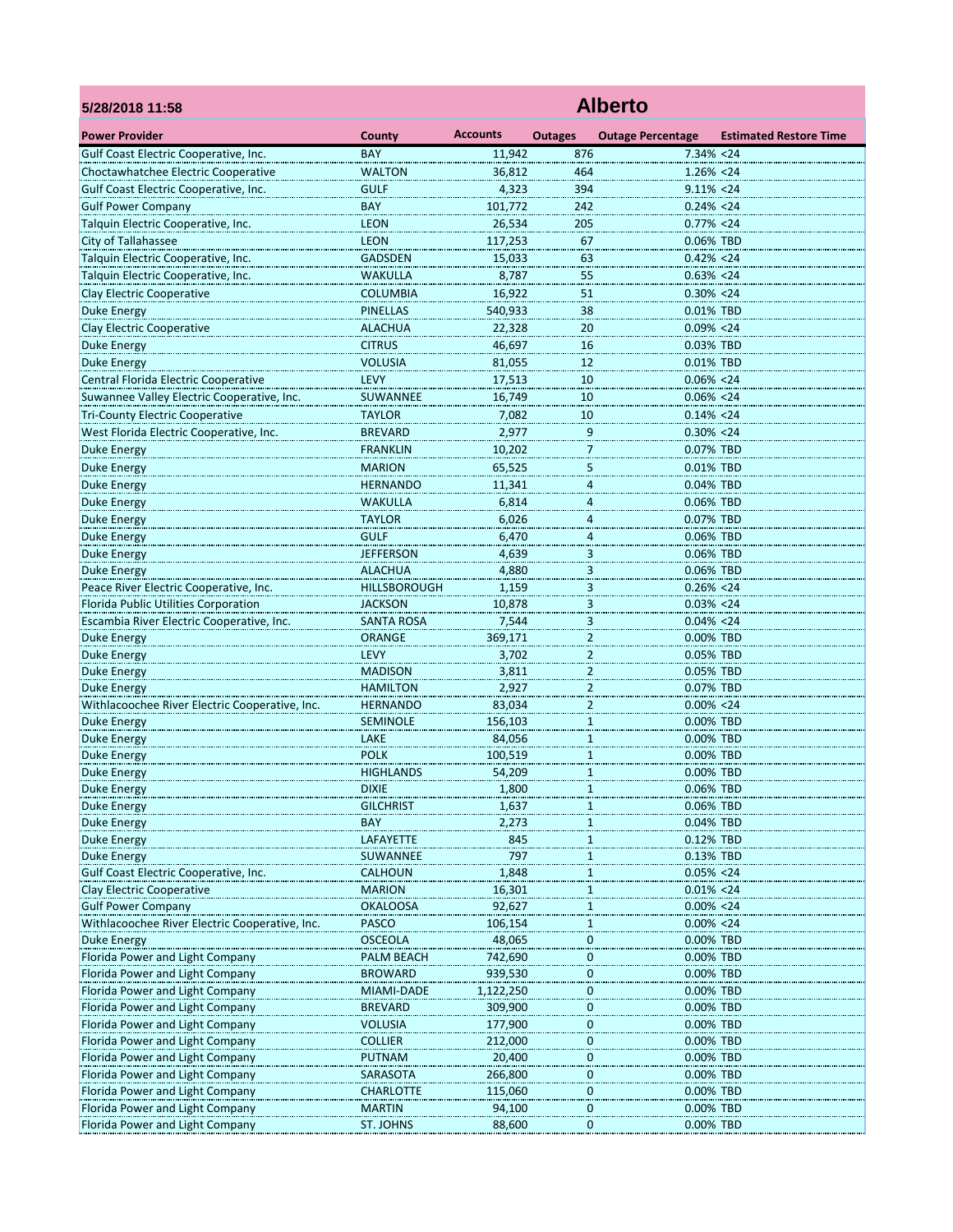| Florida Power and Light Company                    | <b>CLAY</b>                          | 1,000   | 0.00% TBD<br>0                |
|----------------------------------------------------|--------------------------------------|---------|-------------------------------|
| Florida Power and Light Company                    | LEE                                  | 263,600 | $\bf{0}$<br>0.00% TBD         |
| Florida Power and Light Company                    | <b>HENDRY</b>                        | 10,000  | $\mathbf 0$<br>0.00% TBD      |
| Florida Power and Light Company                    | <b>MANATEE</b>                       | 186,900 | $\mathbf 0$<br>0.00% TBD      |
| Florida Power and Light Company                    | <b>UNION</b>                         | 1,800   | 0.00% TBD<br>$\bf{0}$         |
|                                                    |                                      |         |                               |
| Florida Power and Light Company                    | <b>INDIAN RIVER</b>                  | 57,000  | 0.00% TBD<br>0                |
| Florida Power and Light Company                    | <b>OKEECHOBEE</b>                    | 20,100  | $\bf{0}$<br>0.00% TBD         |
| Florida Power and Light Company                    | <b>ST. LUCIE</b>                     | 127,200 | $\mathbf 0$<br>0.00% TBD      |
| Florida Power and Light Company                    | <b>FLAGLER</b>                       | 59,020  | $\mathbf 0$<br>0.00% TBD      |
| Florida Power and Light Company                    | <b>DESOTO</b>                        | 17,100  | $\bf{0}$<br>0.00% TBD         |
|                                                    |                                      |         |                               |
| Florida Power and Light Company                    | <b>MONROE</b>                        | 100     | 0<br>0.00% TBD                |
| Florida Power and Light Company                    | <b>COLUMBIA</b>                      | 14,100  | $\bf{0}$<br>0.00% TBD         |
| Florida Power and Light Company                    | <b>ALACHUA</b>                       | 1,400   | $\bf{0}$<br>0.00% TBD         |
| Florida Power and Light Company                    | <b>SEMINOLE</b>                      | 55,800  | $\mathbf 0$<br>0.00% TBD      |
| Florida Power and Light Company                    | <b>BAKER</b>                         | 5,500   | 0.00% TBD<br>$\bf{0}$         |
| Florida Power and Light Company                    | SUWANNEE                             |         | $\mathbf 0$<br>0.00% TBD      |
|                                                    |                                      | 5,100   |                               |
| Florida Power and Light Company                    | <b>NASSAU</b>                        | 22,400  | $\overline{0}$<br>0.00% TBD   |
| Florida Power and Light Company                    | <b>BRADFORD</b>                      | 4,260   | $\bf{0}$<br>0.00% TBD         |
| Duke Energy                                        | <b>PASCO</b>                         | 139,992 | $\mathbf 0$<br>0.00% TBD      |
| Florida Power and Light Company                    | <b>OSCEOLA</b>                       | 10      | $\bf{0}$<br>0.00% TBD         |
| Florida Power and Light Company                    | <b>GLADES</b>                        | 3,500   | $\bf{0}$<br>0.00% TBD         |
|                                                    |                                      |         |                               |
| Florida Power and Light Company                    | <b>ORANGE</b>                        | 10      | $\bf{0}$<br>0.00% TBD         |
| <b>Duke Energy</b>                                 | <b>HARDEE</b>                        | 2,671   | $\bf{0}$<br>0.00% TBD         |
| <b>Duke Energy</b>                                 | <b>SUMTER</b>                        | 10,171  | $\mathbf 0$<br>0.00% TBD      |
| Florida Power and Light Company                    | <b>DUVAL</b>                         | 10      | 0.00% TBD<br>$\bf{0}$         |
| Florida Power and Light Company                    | <b>HIGHLANDS</b>                     | 600     | $\mathbf 0$<br>0.00% TBD      |
|                                                    |                                      | 566     | $\mathbf 0$<br>0.00% TBD      |
| Duke Energy                                        | <b>COLUMBIA</b>                      |         |                               |
| <b>Duke Energy</b>                                 | <b>BREVARD</b>                       | 16      | $\mathbf 0$<br>0.00% TBD      |
| Central Florida Electric Cooperative               | <b>ALACHUA</b>                       | 875     | $\mathbf 0$<br>0.00% TBD      |
| City of Alachua                                    | <b>ALACHUA</b>                       | 4,426   | $\bf{0}$<br>0.00% TBD         |
| City of Newberry                                   | <b>ALACHUA</b>                       | 1,727   | $\mathbf 0$<br>0.00% TBD      |
| Gainesville (Gainesville Regional Utilities - GRU) | <b>ALACHUA</b>                       | 94,473  | $\overline{0}$<br>0.00% TBD   |
|                                                    |                                      |         |                               |
| Clay Electric Cooperative                          | <b>BAKER</b>                         | 2,476   | $\bf{0}$<br>0.00% TBD         |
| Okefenoke Rural Electric Membership Corporation    | <b>BAKER</b>                         | 3,597   | $\bf{0}$<br>0.00% TBD         |
| City of Starke                                     | <b>BRADFORD</b>                      | 2,685   | $\pmb{0}$<br>0.00% TBD        |
| Clay Electric Cooperative                          | <b>BRADFORD</b>                      | 5,837   | $\mathbf 0$<br>0.00% TBD      |
| Peace River Electric Cooperative, Inc.             | <b>BREVARD</b>                       | 54      | 0<br>0.00% TBD                |
| Lee County Electric Cooperative                    | <b>BROWARD</b>                       | 54      | $\bf{0}$<br>0.00% TBD         |
|                                                    |                                      |         |                               |
| City of Blountstown                                | CALHOUN                              | 1,314   | $\bf{0}$<br>0.00% TBD         |
| Florida Public Utilities Corporation               | <b>CALHOUN</b>                       | 915     | 0.00% TBD<br>$\mathbf 0$      |
| Lee County Electric Cooperative                    | <b>CHARLOTTE</b>                     | 858     | $\mathbf 0$<br>0.00% TBD      |
| Sumter Electric Cooperative, Inc.                  | <b>CITRUS</b>                        | 15,415  | U<br>0.00% TBD                |
| Withlacoochee River Electric Cooperative, Inc.     | <b>CITRUS</b>                        | 25,648  | $0.00\% < 24$<br>0            |
| <b>Clay Electric Cooperative</b>                   | <b>CLAY</b>                          | 79,473  | 0.00% TBD<br>$\mathbf 0$      |
|                                                    |                                      |         |                               |
| <b>Green Cove Springs Electric</b>                 | <b>CLAY</b>                          | 3,889   | $\mathbf 0$<br>0.00% TBD      |
| Jacksonville (JEA)                                 | <b>CLAY</b>                          | 9,994   | $\mathbf 0$<br>0.00% TBD      |
| Lee County Electric Cooperative                    | <b>COLLIER</b>                       | 35,211  | 0.00% TBD<br>0                |
| Suwannee Valley Electric Cooperative, Inc.         | <b>COLUMBIA</b>                      | 1,913   | 0.00% TBD<br>$\bf{0}$         |
| Peace River Electric Cooperative, Inc.             | <b>DESOTO</b>                        | 972     | $\mathbf 0$<br>0.00% TBD      |
| Central Florida Electric Cooperative               | <b>DIXIE</b>                         | 7,595   | 0.00% TBD<br>$\mathbf 0$      |
|                                                    |                                      |         |                               |
| <b>Tri-County Electric Cooperative</b>             | <b>DIXIE</b>                         | 601     | $\mathbf 0$<br>0.00% TBD      |
| Clay Electric Cooperative                          | <b>DUVAL</b>                         | 4       | 0.00% TBD<br>0                |
| Jacksonville (JEA)                                 | <b>DUVAL</b>                         | 430,918 | 0.00% TBD<br>$\bf{0}$         |
| Jacksonville Beach (Beaches Energy Services)       | <b>DUVAL</b>                         | 18,875  | $\mathbf 0$<br>0.00% TBD      |
| Escambia River Electric Cooperative, Inc.          | <b>ESCAMBIA</b>                      | 3,452   | $\mathbf 0$<br>0.00% Restored |
| <b>Gulf Power Company</b>                          |                                      |         | $\mathbf 0$<br>0.00% TBD      |
|                                                    | <b>ESCAMBIA</b>                      | 152,702 |                               |
| <b>Clay Electric Cooperative</b>                   | <b>FLAGLER</b>                       | 2       | 0.00% TBD<br>0                |
| <b>Duke Energy</b>                                 | <b>FLAGLER</b>                       | 16      | 0.00% TBD<br>$\bf{0}$         |
| Chattahoochee Electric                             | <b>GADSDEN</b>                       | 1,163   | 0.00% TBD<br>$\mathbf 0$      |
| City of Havana                                     | <b>GADSDEN</b>                       | 1,391   | 0.00% TBD<br>$\mathbf 0$      |
| <b>City of Quincy</b>                              | <b>GADSDEN</b>                       | 4,768   | $\mathbf 0$<br>0.00% TBD      |
|                                                    |                                      |         |                               |
| Central Florida Electric Cooperative               | <b>GILCHRIST</b><br><b>GILCHRIST</b> | 7,424   | 0.00% TBD<br>0<br>0.00% TBD   |
| <b>Clay Electric Cooperative</b>                   |                                      |         | 0                             |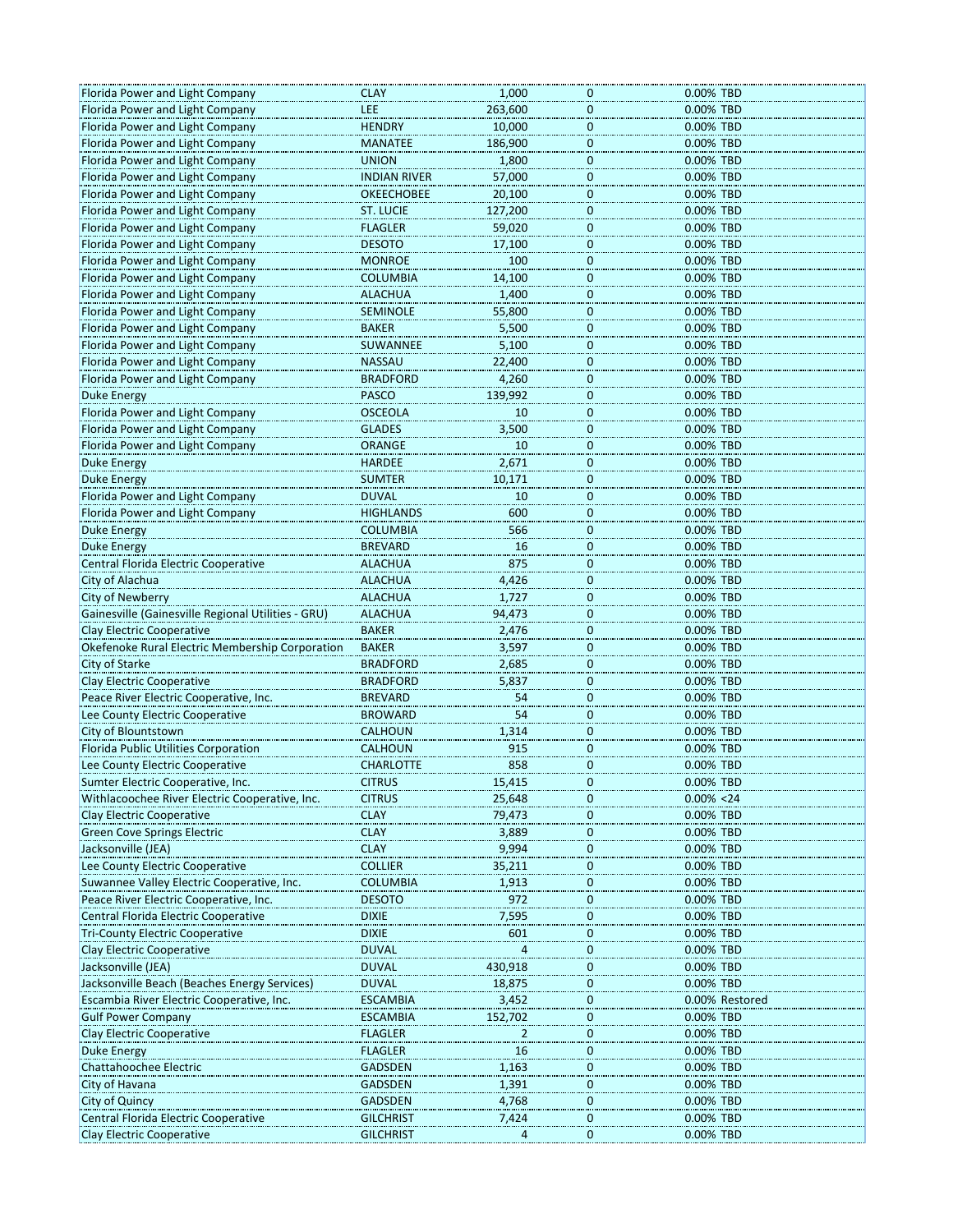| City of Moore Haven                             | <b>GLADES</b>       | 912     | 0                | 0.00% TBD      |
|-------------------------------------------------|---------------------|---------|------------------|----------------|
| Glades Electric Cooperative, Inc.               | <b>GLADES</b>       | 3,015   | $\bf{0}$         | 0.00% TBD      |
| Suwannee Valley Electric Cooperative, Inc.      | <b>HAMILTON</b>     | 3,786   | $\bf{0}$         | $0.00\% < 24$  |
| City of Wauchula                                | <b>HARDEE</b>       | 2,734   | $\mathbf 0$      | 0.00% TBD      |
| Florida Power and Light Company                 | <b>HARDEE</b>       | 30      | $\mathbf 0$      | 0.00% TBD      |
|                                                 | <b>HARDEE</b>       |         |                  |                |
| Peace River Electric Cooperative, Inc.          |                     | 6,862   | $\mathbf 0$      | 0.00% TBD      |
| City of Clewiston                               | <b>HENDRY</b>       | 4,272   | $\bf{0}$         | 0.00% TBD      |
| Glades Electric Cooperative, Inc.               | <b>HENDRY</b>       | 3,530   | $\mathbf 0$      | 0.00% TBD      |
| Lee County Electric Cooperative                 | <b>HENDRY</b>       | 892     | $\mathbf 0$      | 0.00% TBD      |
| Sumter Electric Cooperative, Inc.               | <b>HERNANDO</b>     | 186     | $\bf{0}$         | 0.00% TBD      |
| Glades Electric Cooperative, Inc.               | HIGHLANDS           | 7,321   | $\bf{0}$         | 0.00% TBD      |
| Peace River Electric Cooperative, Inc.          | <b>HIGHLANDS</b>    | 376     | 0                | 0.00% TBD      |
| <b>Duke Energy</b>                              | HILLSBOROUGH        | 25      | $\overline{0}$   | 0.00% TBD      |
| <b>Tampa Electric Company</b>                   | <b>HILLSBOROUGH</b> | 633,079 | $\mathbf 0$      | 0.00% Restored |
| Choctawhatchee Electric Cooperative             | <b>HOLMES</b>       | 293     | $\mathbf 0$      | 0.00% TBD      |
|                                                 |                     | 2,592   | $\mathbf 0$      |                |
| <b>Gulf Power Company</b>                       | <b>HOLMES</b>       |         |                  | 0.00% TBD      |
| West Florida Electric Cooperative, Inc.         | <b>HOLMES</b>       | 7,539   | $\bf{0}$         | 0.00% TBD      |
| City of Vero Beach                              | <b>INDIAN RIVER</b> | 35,030  | $\overline{0}$   | 0.00% TBD      |
| Peace River Electric Cooperative, Inc.          | <b>INDIAN RIVER</b> | 216     | $\mathbf 0$      | 0.00% TBD      |
| Gulf Coast Electric Cooperative, Inc.           | <b>JACKSON</b>      | 47      | $\bf{0}$         | 0.00% TBD      |
| <b>Gulf Power Company</b>                       | <b>JACKSON</b>      | 1,398   | $\bf{0}$         | 0.00% TBD      |
| West Florida Electric Cooperative, Inc.         | JACKSON             | 13,824  | 0                | 0.00% Restored |
| <b>Tri-County Electric Cooperative</b>          | <b>JEFFERSON</b>    | 3,547   | $\overline{0}$   | 0.00% TBD      |
| Central Florida Electric Cooperative            | LAFAYETTE           | 9       | $\mathbf 0$      | 0.00% TBD      |
| Suwannee Valley Electric Cooperative, Inc.      | LAFAYETTE           | 3,252   | $\mathbf 0$      | 0.00% TBD      |
|                                                 |                     |         |                  |                |
| <b>Tri-County Electric Cooperative</b>          | <b>LAFAYETTE</b>    | 51      | $\mathbf 0$      | 0.00% TBD      |
| City of Leesburg                                | LAKE                | 22,000  | 0                | 0.00% TBD      |
| City of Mount Dora                              | LAKE                | 5,706   | $\mathbf 0$      | 0.00% TBD      |
| <b>Clay Electric Cooperative</b>                | LAKE                | 2,239   | $\mathbf 0$      | 0.00% TBD      |
| Sumter Electric Cooperative, Inc.               | LAKE                | 64,924  | $\mathbf 0$      | 0.00% Restored |
| Lee County Electric Cooperative                 | LEE                 | 179,084 | $\bf{0}$         | 0.00% TBD      |
| <b>Duke Energy</b>                              | <b>LEON</b>         | 61      | $\bf{0}$         | 0.00% TBD      |
| City of Williston                               | LEVY                | 1,462   | $\mathbf 0$      | 0.00% TBD      |
| Clay Electric Cooperative                       | LEVY                | 712     | $\mathbf 0$      | 0.00% TBD      |
| Sumter Electric Cooperative, Inc.               | LEVY                | 1,605   | $\mathbf 0$      | 0.00% TBD      |
| Florida Public Utilities Corporation            | <b>LIBERTY</b>      | 785     | $\mathbf 0$      | 0.00% Restored |
|                                                 |                     |         |                  |                |
| Talquin Electric Cooperative, Inc.              | <b>LIBERTY</b>      | 3,295   | $\bf{0}$         | 0.00% TBD      |
| <b>Tri-County Electric Cooperative</b>          | <b>MADISON</b>      | 7,000   | $\overline{0}$   | 0.00% TBD      |
| Peace River Electric Cooperative, Inc.          | <b>MANATEE</b>      | 26,510  | $\mathbf 0$      | 0.00% TBD      |
| Central Florida Electric Cooperative            | <b>MARION</b>       | 9       | $\mathbf 0$      | 0.00% TBD      |
| Ocala (Ocala Electric Utility)                  | <b>MARION</b>       | 49,955  | $\mathbf 0$      | 0.00% TBD      |
| Sumter Electric Cooperative, Inc.               | <b>MARION</b>       | 57,949  | 0                | 0.00% TBD      |
| Homestead                                       | MIAMI-DADE          | 23,086  | $\mathbf 0$      | 0.00% TBD      |
| Florida Keys Electric Cooperative               | <b>MONROE</b>       | 31,941  | $\mathbf 0$      | 0.00% TBD      |
| <b>Keys Energy Services</b>                     | <b>MONROE</b>       | 30,000  | $\bf{0}$         | 0.00% TBD      |
| Florida Public Utilities Corporation            | <b>NASSAU</b>       | 15,944  | $\bf{0}$         | 0.00% Restored |
| Okefenoke Rural Electric Membership Corporation | NASSAU              | 6,988   | 0                | 0.00% TBD      |
| Choctawhatchee Electric Cooperative             | <b>OKALOOSA</b>     | 15,795  | 0                | 0.00% TBD      |
|                                                 |                     |         |                  |                |
| Glades Electric Cooperative, Inc.               | <b>OKEECHOBEE</b>   | 2,278   | $\overline{0}$   | 0.00% TBD      |
| City of Winter Park                             | ORANGE              | 13,941  | $\pmb{0}$        | 0.00% TBD      |
| Orlando (Orlando Utilities Commission - OUC)    | ORANGE              | 197,030 | $\mathbf 0$      | 0.00% TBD      |
| <b>Reedy Creek</b>                              | <b>ORANGE</b>       | 120     | 0                | 0.00% TBD      |
| Kissimmee (Kissimmee Utility Authority - KUA)   | <b>OSCEOLA</b>      | 67,889  | $\boldsymbol{0}$ | 0.00% TBD      |
| Peace River Electric Cooperative, Inc.          | <b>OSCEOLA</b>      | 929     | $\bf{0}$         | 0.00% TBD      |
| St. Cloud (Operated by OUC)                     | <b>OSCEOLA</b>      | 35,853  | $\bf{0}$         | 0.00% TBD      |
| Lake Worth Utilities                            | PALM BEACH          | 27,847  | $\bf{0}$         | 0.00% TBD      |
| Sumter Electric Cooperative, Inc.               | <b>PASCO</b>        | 36      | 0                | 0.00% TBD      |
| Tampa Electric Company                          | <b>PASCO</b>        | 23,560  | 0                | 0.00% Restored |
| <b>Tampa Electric Company</b>                   | <b>PINELLAS</b>     | 10,940  | $\bf{0}$         | 0.00% Restored |
| City of Bartow                                  | <b>POLK</b>         | 11,790  | $\bf{0}$         | 0.00% TBD      |
|                                                 |                     |         |                  |                |
| <b>City of Fort Meade</b>                       | <b>POLK</b>         | 2,379   | $\bf{0}$         | 0.00% TBD      |
| Lakeland (Lakeland Electric)                    | <b>POLK</b>         | 124,965 | 0                | 0.00% TBD      |
| Peace River Electric Cooperative, Inc.          | <b>POLK</b>         | 5,253   | 0                | 0.00% TBD      |